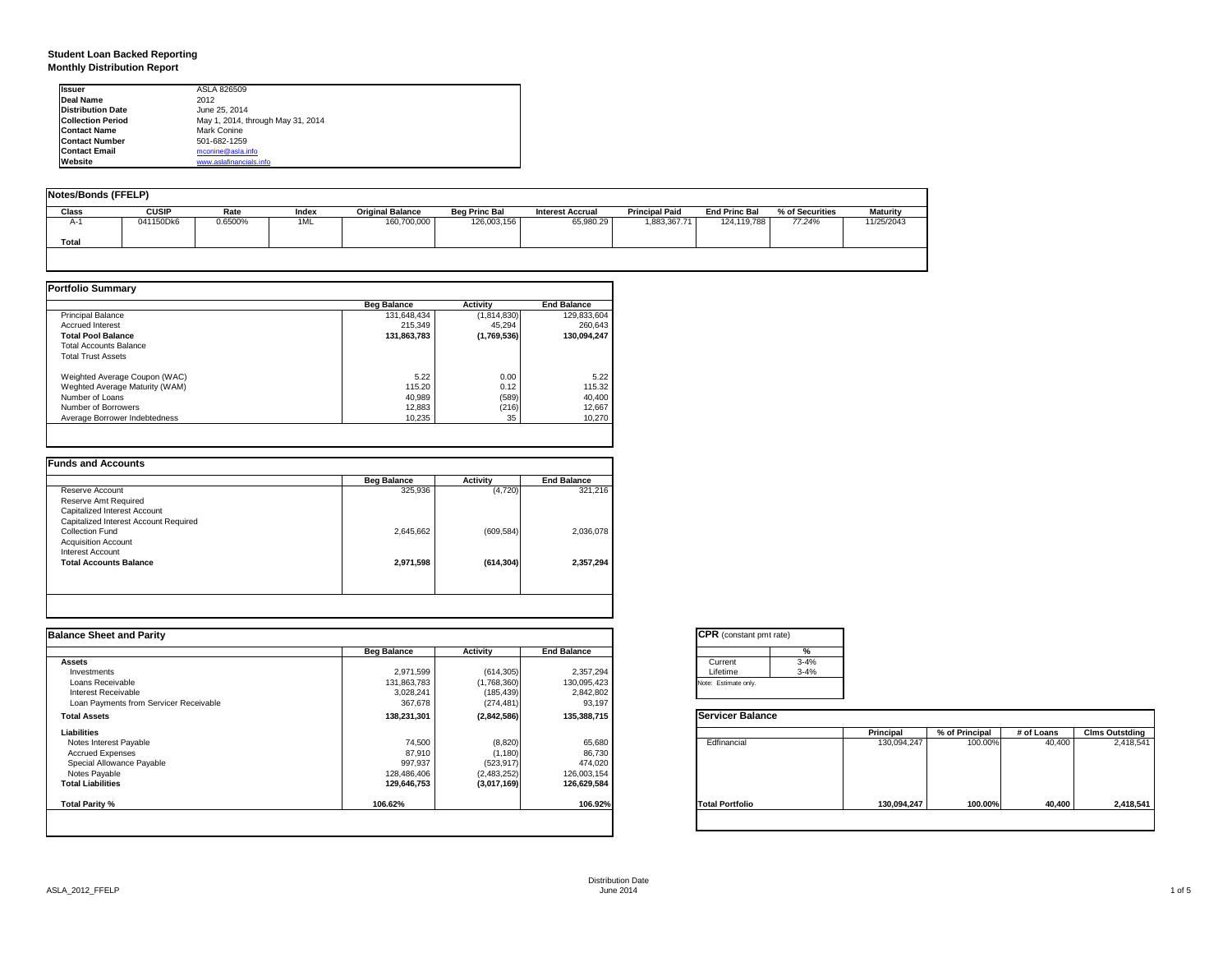### **Student Loan Backed Reporting Monthly Distribution Report**

|                         | # of Loans     |        | Principal   |               | % of Principal |        | <b>WAC</b>       |        | WARM      |        |
|-------------------------|----------------|--------|-------------|---------------|----------------|--------|------------------|--------|-----------|--------|
|                         | Beginning      | Ending | Beginning   | <b>Ending</b> | Beginning      | Ending | <b>Beginning</b> | Ending | Beginning | Ending |
| In School               | 989            | 841    | 3,243,875   | 2,763,452     | 2.46%          | 2.12%  | 5.64             | 5.64   | 119.50    | 119.49 |
| Grace                   | 297            | 430    | 854,148     | 1,287,569     | 0.65%          | 0.99%  | 5.86             | 5.78   | 116.47    | 117.39 |
| Repayment               |                |        |             |               |                |        |                  |        |           |        |
| Current                 | 22,184         | 22,091 | 65,971,905  | 65,447,837    | 50.03%         | 50.31% | 5.35             | 5.36   | 116.77    | 117.61 |
| 31-60 Days Delinquent   | 1,469          | 1.602  | 5,297,829   | 5,390,189     | 4.02%          | 4.14%  | 5.37             | 5.15   | 116.98    | 114.49 |
| 61-90 Days Delinquent   | 831            | 1,028  | 2,978,820   | 3,581,364     | 2.26%          | 2.75%  | 5.47             | 5.38   | 113.77    | 112.27 |
| 91-120 Days Delingent   | 713            | 600    | 2,437,775   | 2,151,922     | 1.85%          | 1.65%  | 5.15             | 5.37   | 119.82    | 113.33 |
| 121-180 Days Delinquent | 992            | 999    | 3,441,797   | 3,460,071     | 2.61%          | 2.66%  | 5.30             | 5.31   | 113.81    | 113.76 |
| 181-270 Days Delinquent | 860            | 914    | 3,014,679   | 3,143,528     | 2.29%          | 2.42%  | 5.15             | 5.16   | 112.85    | 111.17 |
| 271+ Days Delinquent    | 368            | 352    | 1,267,774   | 1,301,471     | 0.96%          | 1.00%  | 5.37             | 5.27   | 121.44    | 111.15 |
| <b>Total Repayment</b>  | 27,417         | 27,586 | 84,410,579  | 84,476,381    | 64.01%         | 64.93% | 5.34             | 5.34   | 116.57    | 116.58 |
| Forbearance             | 4,134          | 4,108  | 16,373,303  | 16,668,109    | 12.42%         | 12.81% | 5.42             | 5.39   | 122.52    | 121.95 |
| Deferment               | 7,405          | 6.746  | 24,591,353  | 22,601,204    | 18.65%         | 17.37% | 5.18             | 5.20   | 118.60    | 119.48 |
| Claims in Progress      | 706            | 651    | 2.247.902   | 2,175,936     | 1.70%          | 1.67%  | 5.24             | 5.25   | 105.39    | 107.15 |
| <b>Claims Denied</b>    | 4 <sup>7</sup> | 38     | 142,624     | 121,597       | 0.11%          | 0.09%  | 5.51             | 5.89   | 105.65    | 129.88 |
| <b>Total Portfolio</b>  | 40,989         | 40,400 | 131,863,783 | 130,094,247   |                |        | 5.33             | 5.33   | 117.56    | 117.70 |

|                                     | # of Loans |        |                  | Principal  |           | % of Principal | <b>WAC</b> |        | <b>WARM</b> |        |
|-------------------------------------|------------|--------|------------------|------------|-----------|----------------|------------|--------|-------------|--------|
|                                     | Beainnina  | Endina | <b>Beginning</b> | Endina     | Beginning | Endina         | Beginning  | Endina | Beginning   | Ending |
| Current                             | 22,184     | 22,091 | 65,971,905       | 65,447,837 | 78.16%    | 77.47%         | 5.35       | 5.36   | 116.77      | 117.61 |
| 31-60 Days Delinquent               | 1,469      | 1,602  | 5,297,829        | 5,390,189  | 6.28%     | 6.38%          | 5.37       | 5.15   | 116.98      | 114.49 |
| 61-90 Days Delinquent               | 831        | 1,028  | 2,978,820        | 3,581,364  | 3.53%     | 4.24%          | 5.47       | 5.38   | 113.77      | 112.27 |
| 91-120 Days Delingent               | 713        | 600    | 2,437,775        | 2,151,922  | 2.89%     | 2.55%          | 5.15       | 5.37   | 119.82      | 113.33 |
| 121-180 Days Delinquent             | 992        | 999    | 3,441,797        | 3,460,071  | 4.08%     | 4.10%          | 5.30       | 5.31   | 113.81      | 113.76 |
| 181-270 Days Delinquent             | 860        | 914    | 3.014.679        | 3,143,528  | 3.57%     | 3.72%          | 5.15       | 5.16   | 112.85      | 111.17 |
| 271+ Days Delinquent                | 368        | 352    | 1,267,774        | 1,301,471  | 1.50%     | 1.54%          | 5.37       | 5.27   | 121.44      | 111.15 |
| <b>Total Portfolio in Repayment</b> | 27,417     | 27,586 | 84,410,579       | 84,476,381 |           |                | 5.34       | 5.34   | 116.57      | 116.58 |

| Portfolio by Loan Type           |           |            |                  |                  |                  |                |                  |            |                  |             |
|----------------------------------|-----------|------------|------------------|------------------|------------------|----------------|------------------|------------|------------------|-------------|
|                                  |           | # of Loans |                  | <b>Principal</b> |                  | % of Principal |                  | <b>WAC</b> |                  | <b>WARM</b> |
|                                  | Beainnina | Endina     | <b>Beainning</b> | Endina           | <b>Beainning</b> | Endina         | <b>Beainning</b> | Endina     | <b>Beainning</b> | Endina      |
| Subsidized Consolidation Loans   |           |            |                  |                  |                  |                |                  |            |                  |             |
| Unsubsidized Consolidation Loans |           |            |                  |                  |                  |                |                  |            |                  |             |
| Subsidized Stafford Loans        | 22,826    | 22,506     | 61,462,507       | 60,579,471       | 46.61%           | 46.57%         | 5.17             | 5.17       | 114.82           | 114.90      |
| Unsubsidized Stafford Loans      | 16,776    | 16,529     | 65,228,501       | 64,460,262       | 49.47%           | 49.55%         | 5.27             | 5.27       | 122.28           | 122.50      |
| PLUS/GradPLUS Loans              | 1,387     | 1,365      | 5.172.775        | 5,054,514        | 3.92%            | 3.89%          | 7.92             | 7.93       | 90.49            | 89.95       |
| SLS Loans                        |           |            |                  |                  |                  |                |                  |            |                  |             |
| <b>Total Portfolio</b>           | 40,989    | 40,400     | 131,863,783      | 130,094,247      | 100.00%          | 100.00%        | 5.33             | 5.33       | 117.56           | 117.70      |

| Portfolio by Program Type                  |            |        |                  |             |                  |                |                  |            |                  |             |  |
|--------------------------------------------|------------|--------|------------------|-------------|------------------|----------------|------------------|------------|------------------|-------------|--|
|                                            | # of Loans |        | Principal        |             |                  | % of Principal |                  | <b>WAC</b> |                  | <b>WARM</b> |  |
|                                            | Beainnina  | Endina | <b>Beainning</b> | Endina      | <b>Beginning</b> | Endina         | <b>Beainning</b> | Endina     | <b>Beainning</b> | Endina      |  |
| Graduate / 4-Year Loans                    | 31,540     | 31,079 | 106.493.887      | 104,978,998 | 80.76%           | 80.69%         | 5.33             | 5.33       | 118.84           | 118.97      |  |
| 2-Year Loans                               | 8,630      | 8,511  | 23,456,633       | 23,230,115  | 17.79%           | 17.86%         | 5.33             | 5.33       | 112.43           | 112.64      |  |
| Proprietary / Technical / Vocational Loans | 817        | 808    | 1,910,423        | 1,882,340   | 1.45%            | 1.45%          | 5.36             | 5.34       | 109.42           | 109.39      |  |
| Unknown (Consolidation) Loans              |            |        |                  |             |                  |                |                  |            |                  |             |  |
| Other Loans                                |            |        | 2.840            | 2.794       | 0.0022%          | 0.0021%        | 6.80             | 6.80       | 88.50            | 89.31       |  |
| <b>Total Portfolio</b>                     | 40,989     | 40,400 | 131,863,783      | 130,094,247 | 100.00%          | 100.00%        | 5.33             | 5.33       | 117.56           | 117.70      |  |

|                        |           | # of Loans |                  |             | % of Principal   |         |  |
|------------------------|-----------|------------|------------------|-------------|------------------|---------|--|
|                        | Beginning | Endina     | <b>Beginning</b> | Endina      | <b>Beginning</b> | Ending  |  |
| Fixed Loans            | 23,863    | 23.520     | 86.427.722       | 85,320,659  | 65.54%           | 65.58%  |  |
| Variable Loans         | 17,126    | 16,880     | 45,436,062       | 44,773,588  | 34.46%           | 34.42%  |  |
| T-Bill Loans           | 17.126    | 16,880     | 45,436,062       | 44,773,588  | 34.46%           | 34.42%  |  |
| <b>CMT Loans</b>       |           |            |                  |             |                  |         |  |
| <b>Total Portfolio</b> | 40,989    | 40,400     | 131,863,783      | 130,094,247 | 100.00%          | 100.00% |  |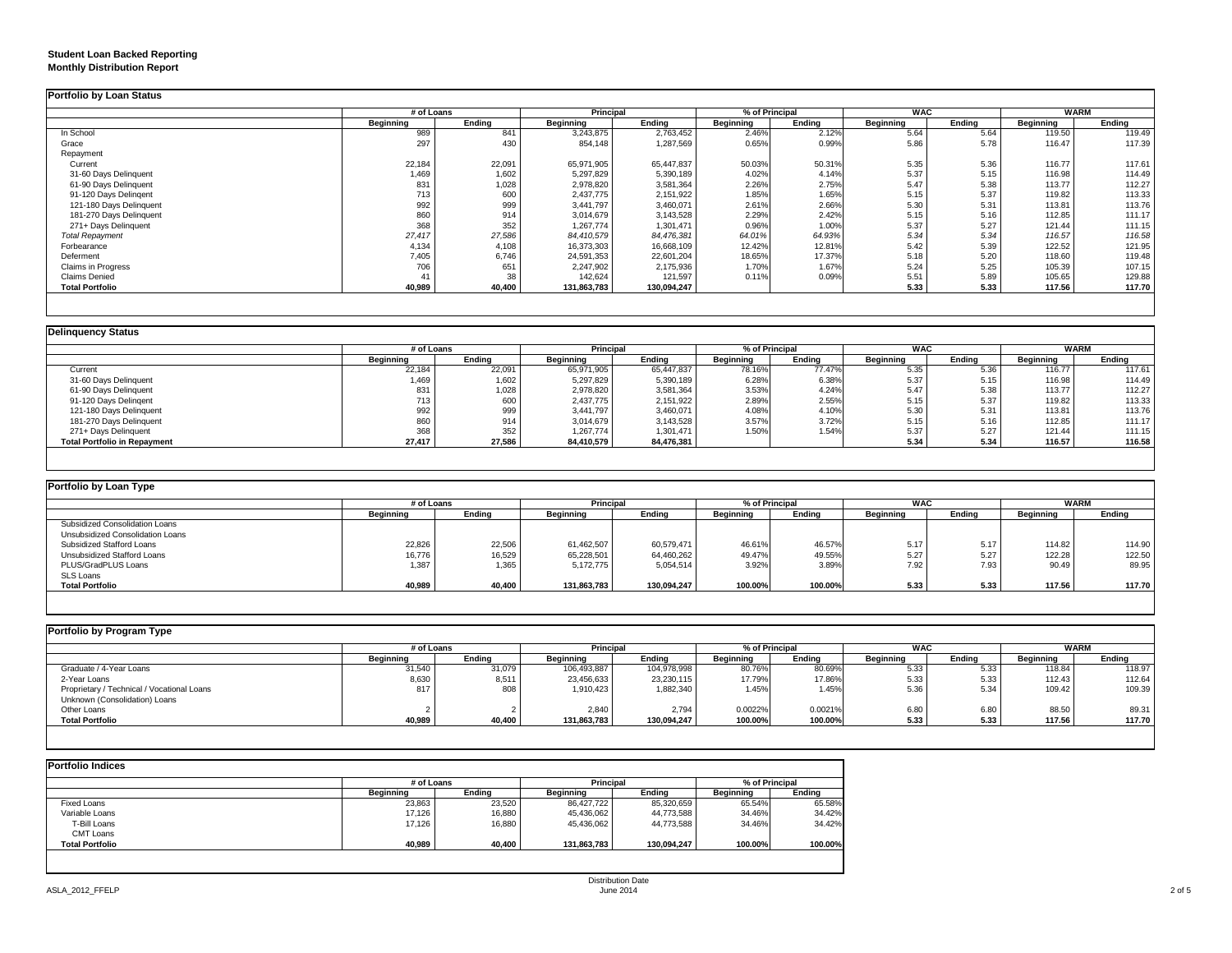| <b>IDistribution Date</b> | 2014<br>June 25.                  |
|---------------------------|-----------------------------------|
| <b>Collection Period</b>  | 2014, through May 31, 2014<br>Mav |

## **Collection Activity**

| <b>Collection Account</b>                                                                    | as of 5/31/2014 |
|----------------------------------------------------------------------------------------------|-----------------|
| Beginning Balance - May 1, 2014                                                              | 2,645,662       |
| <b>Collection Amount Received</b>                                                            | 2,533,941       |
| Reserve Account                                                                              |                 |
| <b>Excess of Required Reserve Account</b>                                                    |                 |
| Transfer from Reserve Fund (to meet DSR requirement)                                         | 4,720           |
| Interest on Investment Earnings                                                              | 68              |
| Capitalized Interest Account (after a stepdown or release date)                              |                 |
| Payments from Guarantor                                                                      |                 |
| Transfer from 2010 Collection Fund for correction of error                                   |                 |
| Prepayments                                                                                  |                 |
| Special Allowance Payable to Department of Education                                         | (502, 651)      |
| <b>Consolidation Rebate Fees</b>                                                             |                 |
| <b>Transfer from Capitalized Interest Fund</b>                                               |                 |
| Principal payments, interest payments, administration fees, servicing fees, and trustee fees | (2,645,662)     |
| Transfer from Department Rebate Fund                                                         |                 |
| <b>Total Available Funds</b>                                                                 | 2,036,078       |
|                                                                                              |                 |

| <b>Fees Due for Current Period</b> | as of 5/31/2014 |
|------------------------------------|-----------------|
| Indenture Trustee Fees             |                 |
| <b>Servicing Fees</b>              | 75,889          |
| <b>Administration Fees</b>         | 10,841          |
| Late Fees                          |                 |
| <b>Other Fees</b>                  |                 |
| <b>Total Fees</b>                  | 86.730          |

| Cumulative Default Rate                                                                             | as of 5/31/2014 |
|-----------------------------------------------------------------------------------------------------|-----------------|
| Current Period Defaults (\$)                                                                        | 743,919.28      |
| Cumulative Defaults (\$)                                                                            | 15,679,246.07   |
| Cumulative Default (% of original pool balance)                                                     | 9.77%           |
| Cumulative Default (% of cumulative entered repayment balance) <sup>a</sup>                         | 12.44%          |
| Current Period Payments (Recoveries) from Guarantor (\$)                                            | 846,055.27      |
| Current Period Borrower Recoveries (\$)                                                             | n/a             |
| Cumulative Recoveries (\$) <sup>b</sup>                                                             | \$13,760,026.11 |
| Cumulative Recovery Rate (%)                                                                        | 87.76%          |
| Cumulative Net Loss Rate (%)                                                                        | 1.20%           |
| Servicer Reject Rate (FFELP) (%)                                                                    |                 |
| Cumulative Servicer Reject Rate (FFELP) (%)                                                         |                 |
| Repayment balance includes all repayment loans with the exception of balances in claim status<br>a) |                 |
| Cumulative Recoveries includes 97% of claims in progress balances<br>b)                             |                 |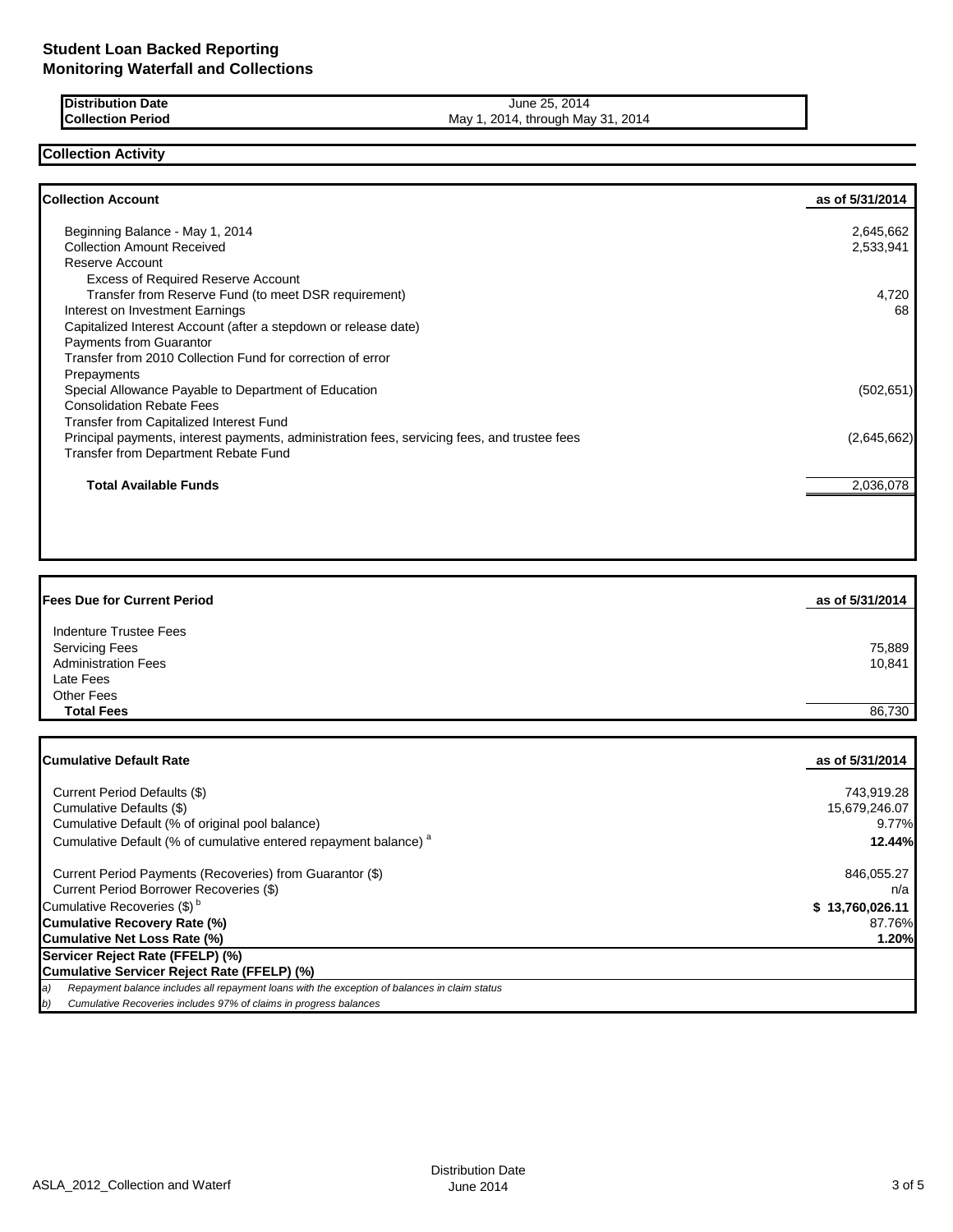# **Waterfall Activity**

| <b>Waterfall for Distribution</b>                                                         | <b>Amount Due</b> | <b>Amount Remaining</b> |
|-------------------------------------------------------------------------------------------|-------------------|-------------------------|
| Total Available Funds                                                                     |                   | 2,036,078               |
| First: Payments required under any Joint Sharing Agreement                                |                   |                         |
| <b>Second: Trustee Fees</b>                                                               |                   |                         |
| <b>Third:</b> Servicing Fees and Backup Servicing Fees                                    | 75,889            | 1,960,189               |
| <b>Fourth: Administration Fees</b>                                                        | 10,841            | 1,949,348               |
| <b>Fifth: Noteholder Interest</b>                                                         | 65,980.29         | 1,883,368               |
| Sixth: Reinstate the balance of the Reserve Fund up to the Specified Reserve Fund Balance |                   |                         |
| Seventh: Noteholder Principal, until paid in full                                         | 1,883,367.71      | 0.0                     |
|                                                                                           |                   |                         |

| <b>Principal and Interest Distributions</b> | Class A-1                |
|---------------------------------------------|--------------------------|
| Quarterly Interest Due                      | 65,980.29                |
| Quarterly Interest Paid                     | 65,980.29                |
| <b>Interest Shortfall</b>                   | $\overline{\phantom{0}}$ |
| Interest Carryover Due                      | 0                        |
| Interest Carryover Paid                     | 0                        |
| <b>Interest Carryover</b>                   | $\mathbf 0$              |
| Quarterly Principal Distribution Amount     | 1,883,367.71             |
| <b>Quarterly Principal Paid</b>             | 1,883,367.71             |
| Shortfall                                   |                          |
| <b>Total Distribution Amount</b>            | 1,949,348.00             |
|                                             |                          |